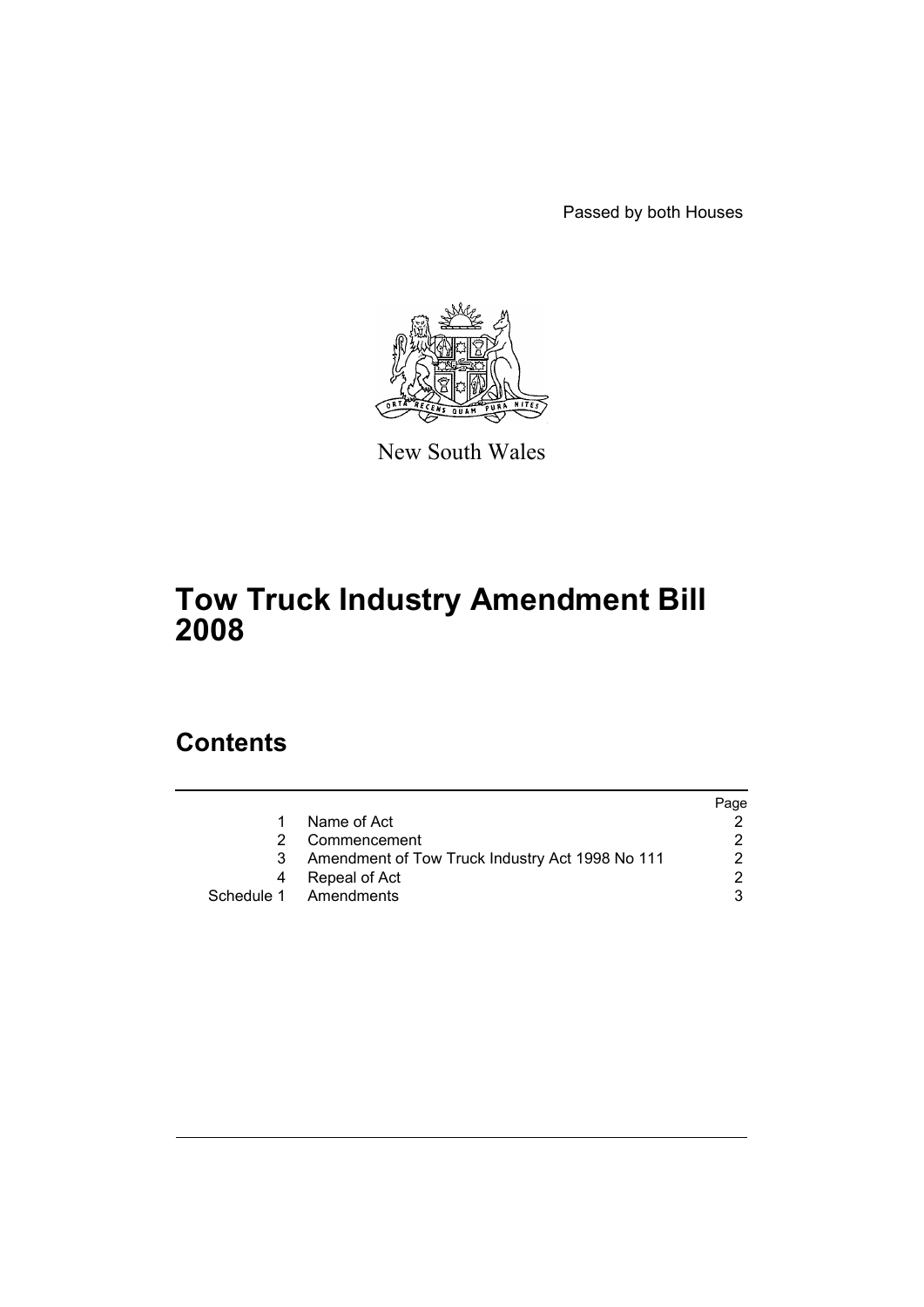*I certify that this public bill, which originated in the Legislative Assembly, has finally passed the Legislative Council and the Legislative Assembly of New South Wales.*

> *Clerk of the Legislative Assembly. Legislative Assembly, Sydney, , 2008*



New South Wales

# **Tow Truck Industry Amendment Bill 2008**

Act No , 2008

An Act to amend the *Tow Truck Industry Act 1998* to make further provision in relation to tow truck operators licences, drivers certificates and the regulation of the tow truck industry.

*I have examined this bill and find it to correspond in all respects with the bill as finally passed by both Houses.*

*Assistant Speaker of the Legislative Assembly.*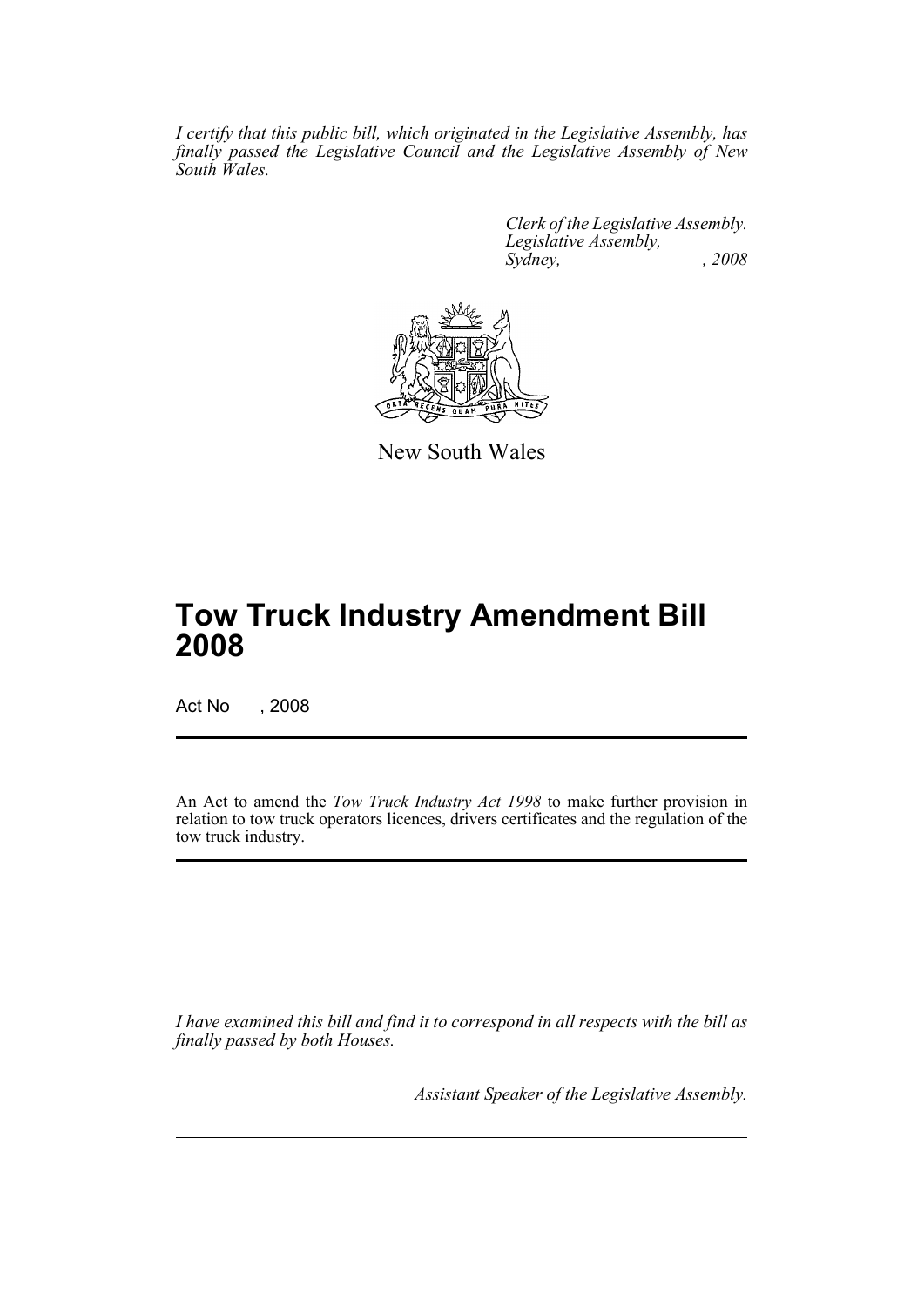## <span id="page-2-0"></span>**The Legislature of New South Wales enacts:**

## **1 Name of Act**

This Act is the *Tow Truck Industry Amendment Act 2008*.

## <span id="page-2-1"></span>**2 Commencement**

This Act commences on a day or days to be appointed by proclamation.

## <span id="page-2-2"></span>**3 Amendment of Tow Truck Industry Act 1998 No 111**

The *Tow Truck Industry Act 1998* is amended as set out in Schedule 1.

## <span id="page-2-3"></span>**4 Repeal of Act**

- (1) This Act is repealed on the day following the day on which all of the provisions of this Act have commenced.
- (2) The repeal of this Act does not, because of the operation of section 30 of the *Interpretation Act 1987*, affect any amendment made by this Act.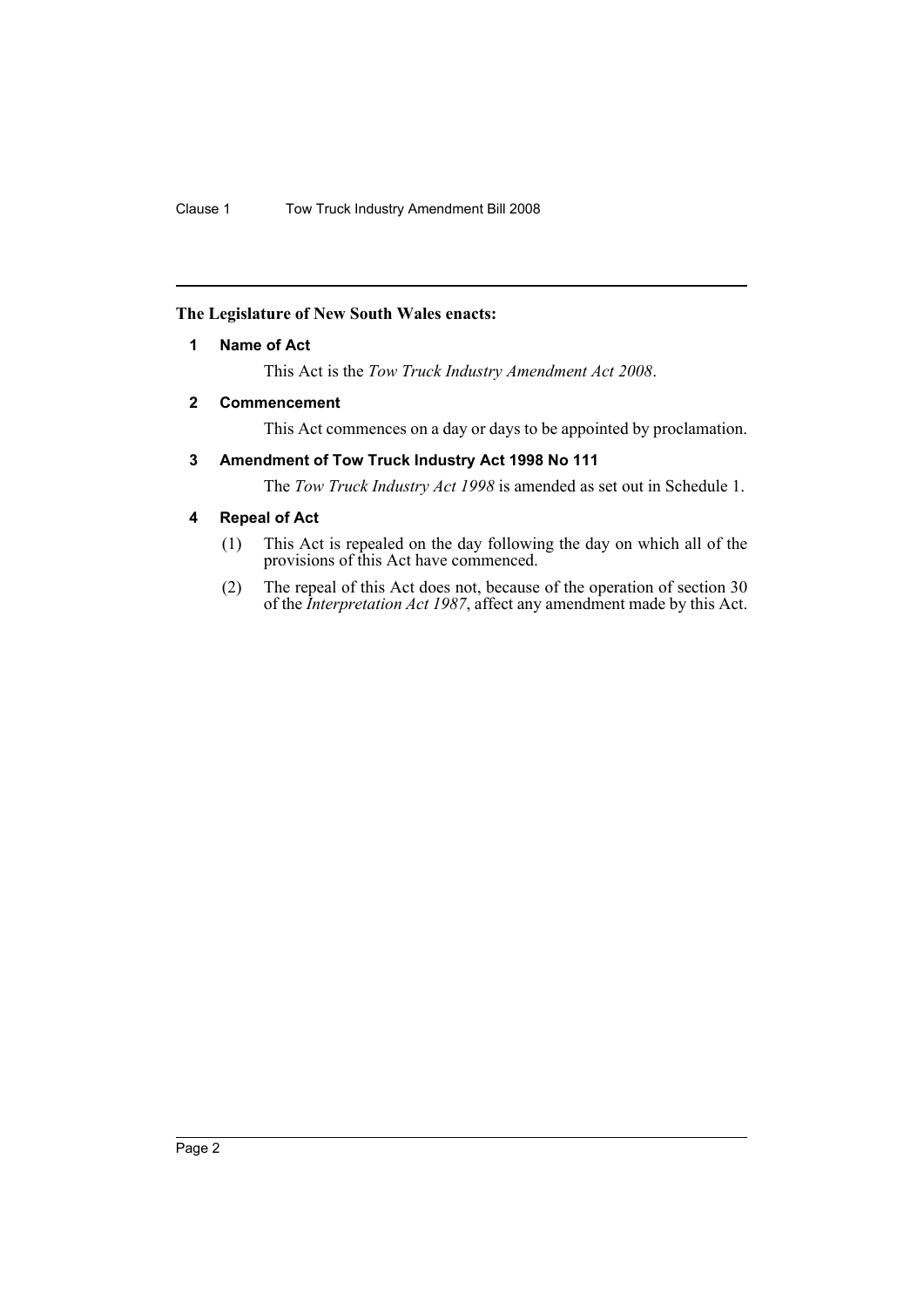Amendments **Schedule 1** and the set of the set of the set of the set of the set of the set of the set of the set of the set of the set of the set of the set of the set of the set of the set of the set of the set of the set

## <span id="page-3-0"></span>**Schedule 1 Amendments**

(Section 3)

**[1] Section 6A**

Insert after section 6:

#### **6A Act does not apply to towing, salvage or storage of certain motor vehicles**

This Act does not apply to the towing, salvage or storage of:

- (a) a forklift truck, or
- (b) a golf buggy, or
- (c) a ride-on mower, or
- (d) an excavator, or
- (e) a cherry picker, or
- (f) any other motor vehicle or class of motor vehicle prescribed by the regulations for the purposes of this section.

#### **[2] Section 17 Application for licence**

Insert after section 17 (2) (a):

(a1) specify the term of licence sought by the applicant, and

## **[3] Section 17 (2) (c)**

Omit "any". Insert instead "each".

#### **[4] Section 18 Restrictions on granting licence**

Insert after section 18 (3) (c):

(c1) that the applicant has not specified a place that is to be used as a holding yard in the course of the applicant's business or the place so specified is more than  $10$  kilometres from the licensee's place of business (unless the RTA approves of it being a greater distance from that place),

## **[5] Section 20 Licence conditions**

Insert after section 20 (2) (c):

(c1) the licensee must maintain at least one holding yard which must be no more than 10 kilometres from the licensee's place of business (unless the RTA approves of it being a greater distance from that place),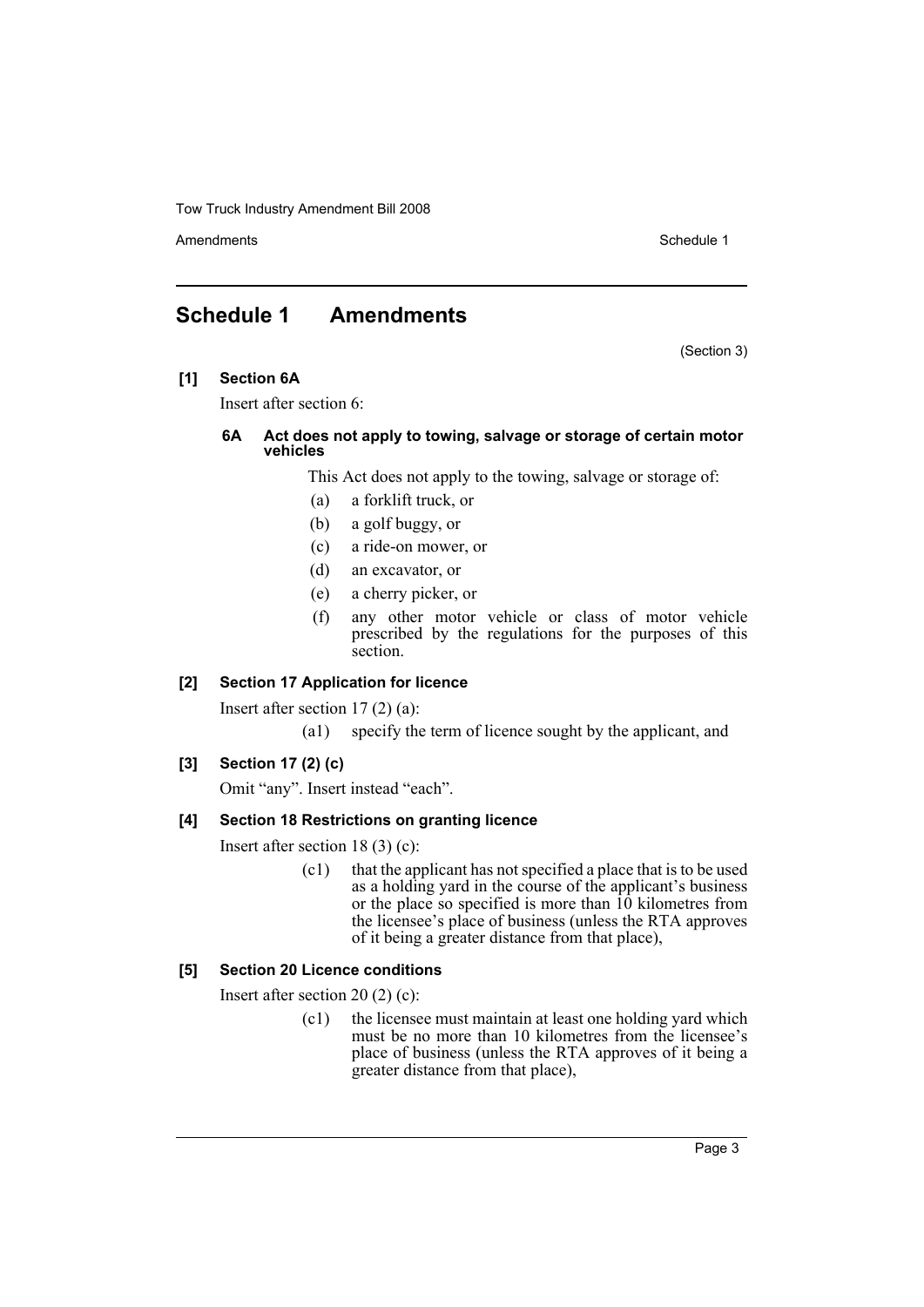Schedule 1 Amendments

## **[6] Section 20 (2) (d1)**

Insert after section 20 (2) (d):

(d1) the licensee must allow the owner of any motor vehicle stored at any holding yard used by the licensee in the course of the licensee's business to have reasonable access to the motor vehicle, during business hours and at no charge to the owner, to collect items from the motor vehicle,

#### **[7] Section 20 (2) (h)–(i2)**

Omit section 20 (2) (h) and (i). Insert instead:

- (h) the licensee must not charge a fee for the towing, salvage or storage of a motor vehicle, or for any service that is related to or ancillary to the towing, salvage or storage of a motor vehicle, if the charging of the fee would be in contravention of the regulations, and must not demand, receive or accept such a fee,
- (i) the licensee must not charge a fee for work that was not actually done by the licensee or by an employee or subcontractor of the licensee,
- (i1) in the case of a licence granted for a term of 3 years—the licensee must, within 28 days of receiving a notice from the RTA relating to such of the licensee's licence particulars, insurance particulars and particulars of close associates as are specified in the notice:
	- (i) confirm that the particulars specified in the notice are still accurate, or
	- (ii) provide details of any change in any of those particulars, and provide any documents relating to those particulars, that may be specified in the notice,
- (i2) the licensee must notify the RTA, as soon as practicable, of any change in the licensee's licence particulars, insurance particulars and particulars of close associates that are prescribed by the regulations, and must provide the RTA with any documents relating to those particulars that are prescribed by the regulations,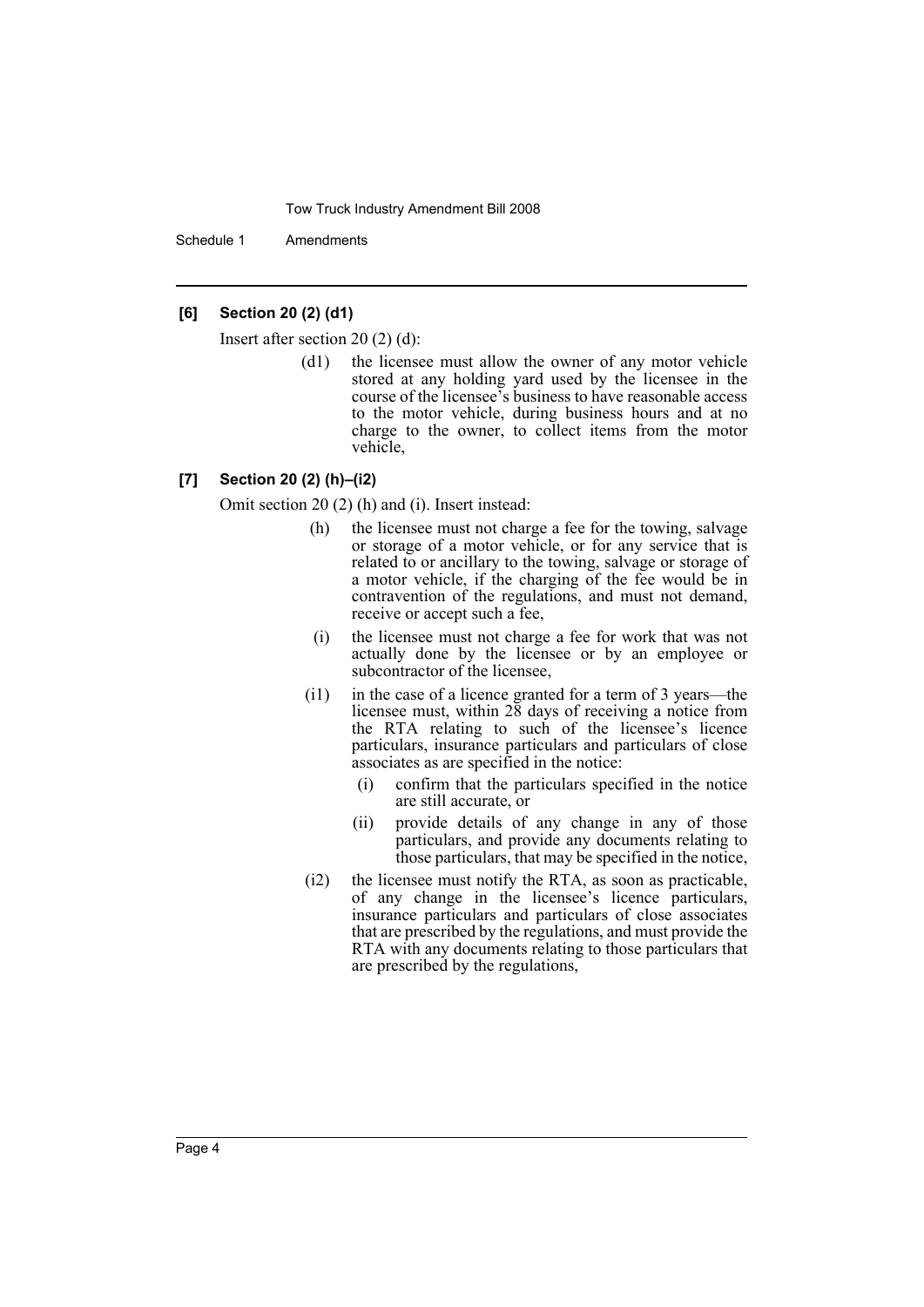Amendments **Amendments** Schedule 1

## **[8] Sections 22 and 22A**

Omit section 22. Insert instead:

#### **22 Term of licence**

- (1) A licence may be granted:
	- (a) if subsection (2) applies, for a period of 3 years, or
	- (b) for a period of one year, or
	- (c) for such shorter period as the RTA determines.
- (2) A licence may be granted for a period of 3 years if:
	- (a) the applicant has requested that the licence be granted for a period of 3 years, and
	- (b) the applicant has held a licence for a continuous period of at least 3 years immediately before the date on which the subsequent licence will come into force (that is, during that period of 3 years, the applicant's licence was not suspended or revoked and did not lapse), and
	- (c) neither the applicant nor any of the applicant's close associates is, at the time the application is made, under investigation by the RTA in relation to any breach of a condition of a licence or any other contravention of this Act or the regulations, and
	- (d) neither the applicant nor any of the applicant's close associates has, in the 5 years immediately before the date of the application:
		- (i) been subject to any prescribed disciplinary action under this Act, or
		- (ii) engaged in any prescribed conduct, and
	- (e) the RTA is satisfied that a 3-year licence should be granted.
- (3) A licence continues in force for the period for which it is granted, as specified in the licence, unless it is sooner revoked or suspended or otherwise ceases to be in force.
- (4) In this section:

*prescribed conduct* means any conduct that:

(a) if the applicant or close associate applied for a licence or drivers certificate immediately after engaging in the conduct, would, in the opinion of the RTA, be sufficient to justify the application being refused, or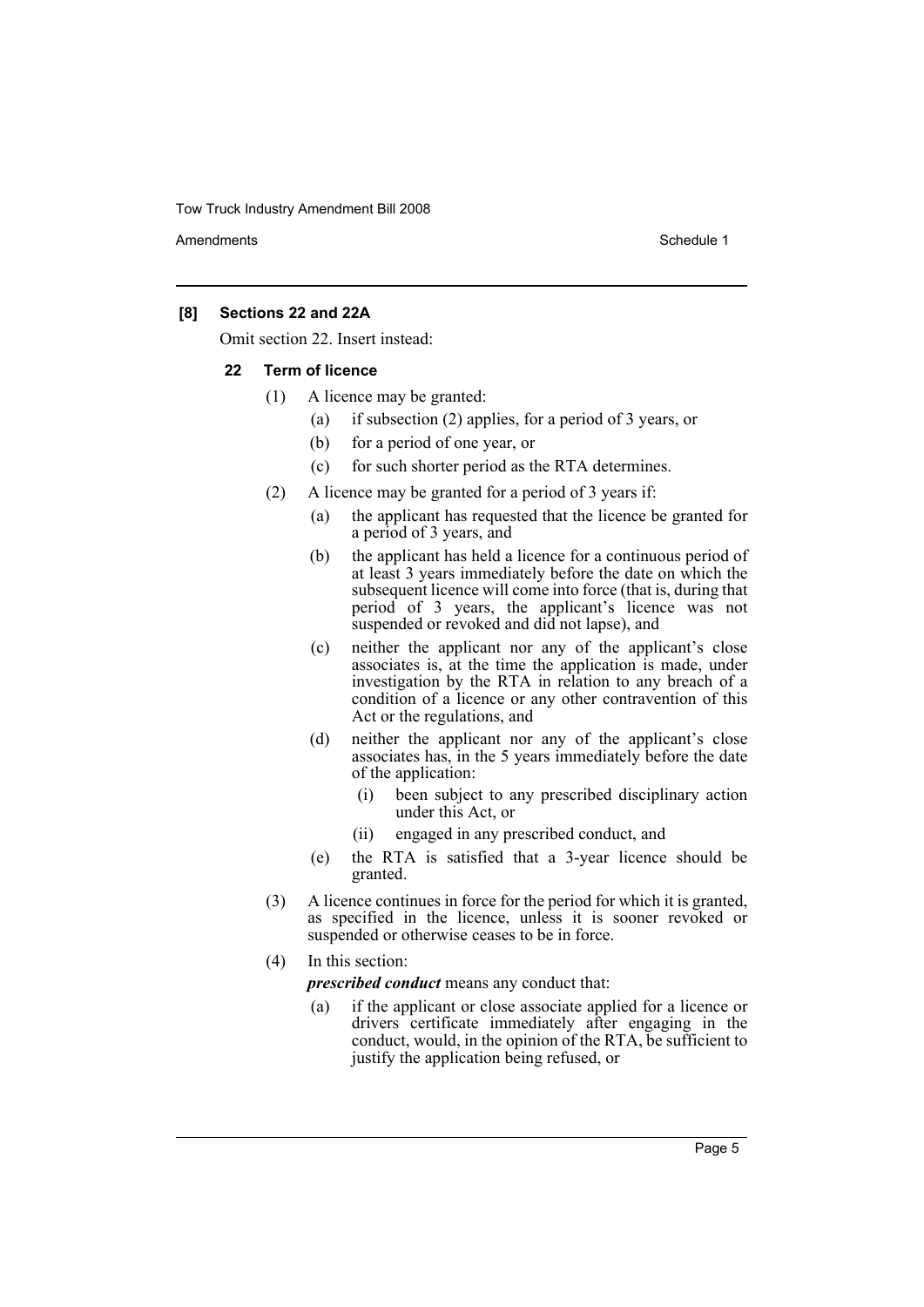Schedule 1 Amendments

- (b) if the applicant or close associate held a licence or drivers certificate at the time of engaging in the conduct, would, in the opinion of the RTA, be sufficient to justify:
	- (i) the suspension of a licence or drivers certificate held by the applicant or close associate, or
	- (ii) the permanent revocation of a licence or drivers certificate held by the applicant or close associate, or
	- (iii) the disqualification of the applicant or close associate from holding a licence or drivers certificate.

*prescribed disciplinary action* means:

- (a) the suspension of a licence or drivers certificate held by the applicant or close associate, or
- (b) the permanent revocation of a licence or drivers certificate held by the applicant or close associate, or
- (c) the disqualification of the applicant or close associate from holding a licence or drivers certificate.

## **22A Renewal of licence**

A licence may be renewed from time to time by making an application for a subsequent licence in accordance with this Act.

## **[9] Section 25 Application for drivers certificate**

Insert after section 25 (2) (a):

(a1) specify the term of drivers certificate sought by the applicant, and

#### **[10] Section 29 Conditions of drivers certificate**

Omit section 29 (2) (b). Insert instead:

- (b) the certified driver must not charge a fee for the towing or salvage of a motor vehicle, or for any service that is related to or ancillary to the towing or salvage of a motor vehicle, if the charging of the fee would be in contravention of the regulations, and must not demand, receive or accept such a fee,
- (b1) the certified driver must not charge a fee for work that was not actually done by the certified driver, and must not demand, receive or accept such a fee,
- (b2) in the case of a drivers certificate granted for a term of 3 years—the certified driver must, within 28 days of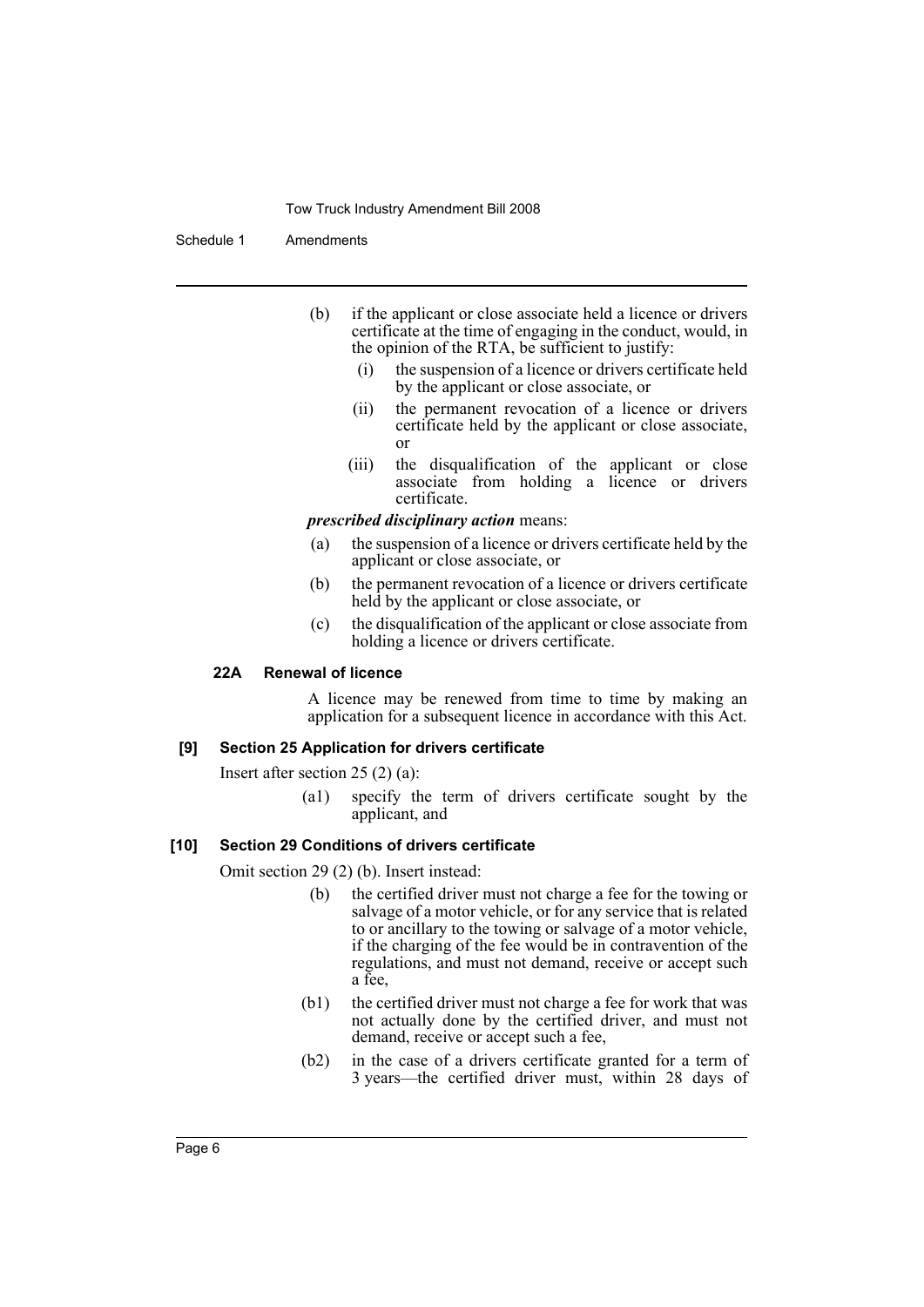Amendments **Amendments** Schedule 1

receiving a notice from the RTA relating to such of the certified driver's drivers certificate particulars and insurance particulars as are specified in the notice:

- (i) confirm that the particulars specified in the notice are still accurate, or
- (ii) provide details of any change in any of those particulars, and provide any documents relating to those particulars, that may be specified in the notice,
- (b3) the certified driver must notify the RTA, as soon as practicable, of any change in the certified driver's drivers certificate particulars that are prescribed by the regulations, and must provide the RTA with any documents relating to those particulars that are prescribed by the regulations,

## **[11] Sections 31 and 31A**

Omit section 31. Insert instead:

## **31 Term of drivers certificate**

- (1) A drivers certificate may be granted:
	- (a) if subsection (2) applies, for a period of 3 years, or
	- (b) for a period of one year, or
	- (c) for such shorter period as the RTA determines.
- (2) A drivers certificate may be granted for a period of 3 years if:
	- (a) the applicant has requested that the drivers certificate be granted for a period of 3 years, and
	- (b) the applicant has held a drivers certificate for a continuous period of at least 5 years immediately before the date on which the subsequent drivers certificate will come into force (that is, during that period of 5 years, the applicant's drivers certificate was not suspended or revoked and did not lapse), and
	- (c) the applicant is not, at the time the application is made, under investigation by the RTA in relation to any breach of a condition of a drivers certificate or any other contravention of this Act or the regulations, and
	- (d) the applicant has not, in the 5 years immediately before the date of the application:
		- (i) been subject to any prescribed disciplinary action under this Act, or
		- (ii) engaged in any prescribed conduct, and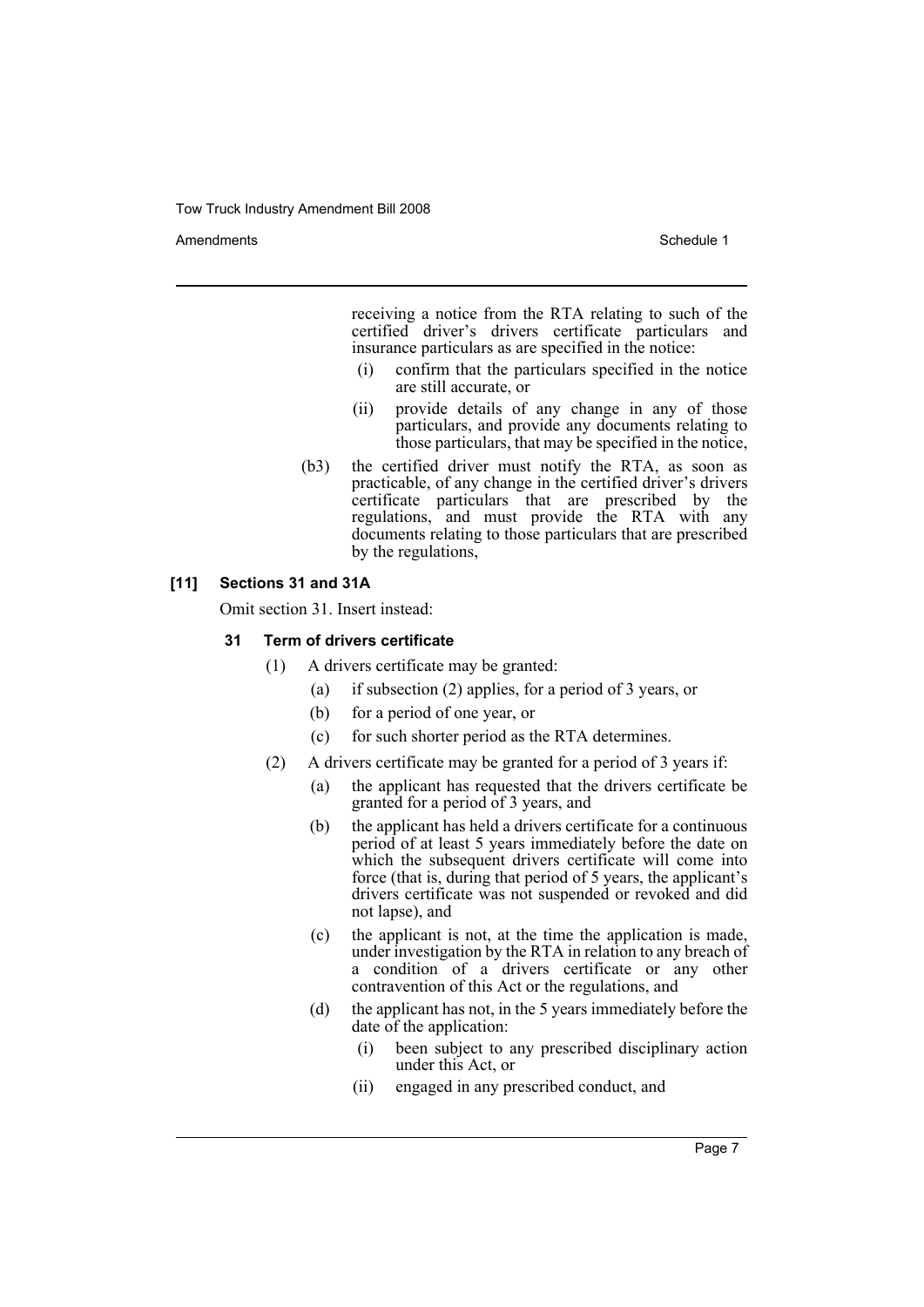Schedule 1 Amendments

- (e) the RTA is satisfied that a 3-year drivers certificate should be granted.
- (3) A drivers certificate continues in force for the period for which it is granted, as specified in the drivers certificate, unless it is sooner revoked or suspended or otherwise ceases to be in force.
- (4) In this section:

*prescribed conduct* means any conduct that:

- (a) if the applicant applied for a licence or drivers certificate immediately after engaging in the conduct, would, in the opinion of the RTA, be sufficient to justify the application being refused, or
- (b) if the applicant held a licence or drivers certificate at the time of engaging in the conduct, would, in the opinion of the RTA, be sufficient to justify:
	- (i) the suspension of a licence or drivers certificate held by the applicant, or
	- (ii) the permanent revocation of a licence or drivers certificate held by the applicant, or
	- (iii) the disqualification of the applicant from holding a licence or drivers certificate.

*prescribed disciplinary action* means:

- (a) the suspension of a licence or drivers certificate held by the applicant, or
- (b) the permanent revocation of a licence or drivers certificate held by the applicant, or
- (c) the disqualification of the applicant from holding a licence or drivers certificate.

#### **31A Renewal of drivers certificate**

A drivers certificate may be renewed from time to time by making an application for a subsequent drivers certificate in accordance with this Act.

#### **[12] Section 41 Disciplinary action**

Omit section 41 (2) (a). Insert instead:

- (a) in the case of a licence or drivers certificate granted for a term of 1 year or less—suspend the licence or drivers certificate for a specified period,
- (a1) in the case of a licence or drivers certificate granted for a term of 3 years—suspend the licence or drivers certificate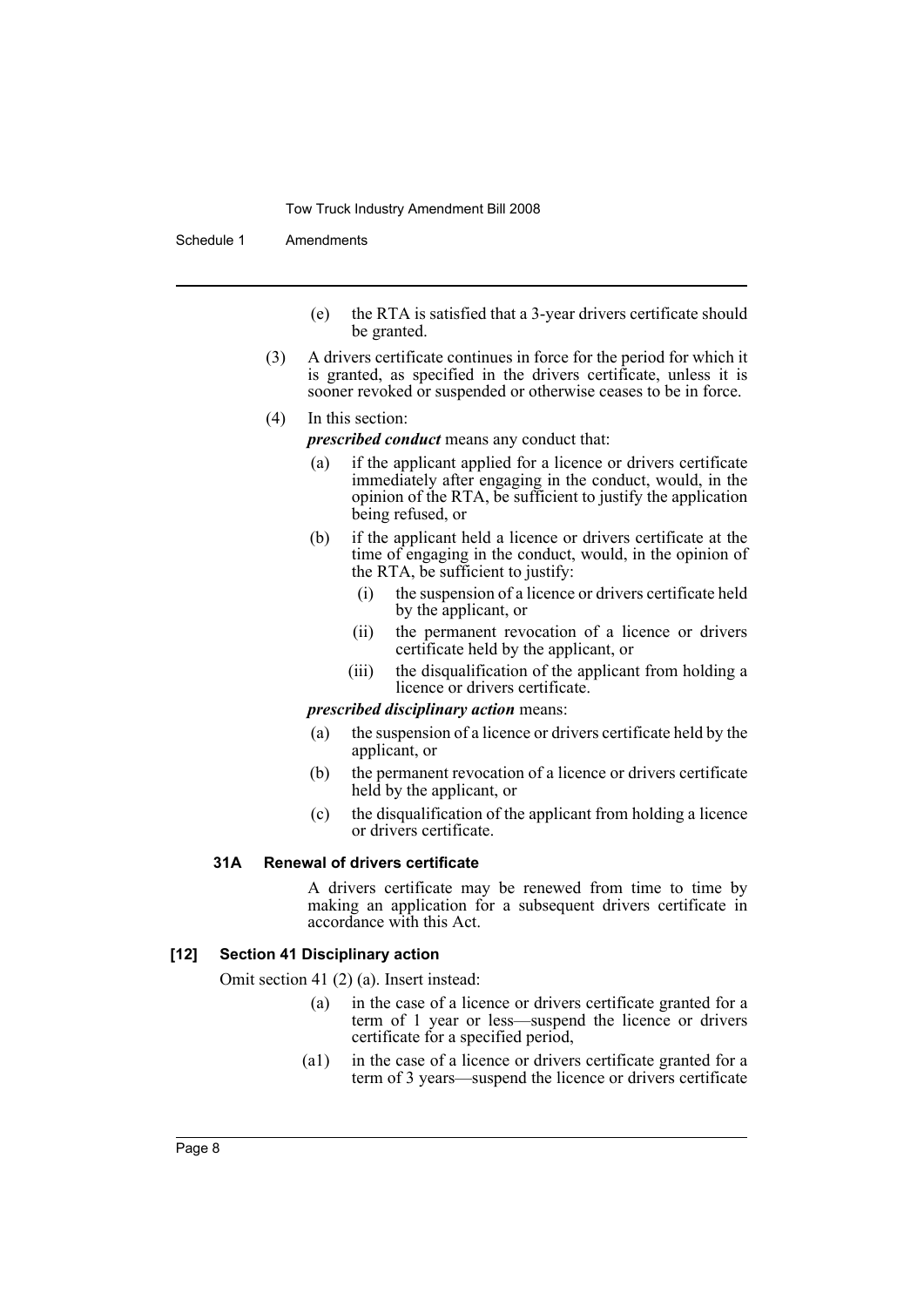Amendments **Schedule 1** and the set of the set of the set of the set of the set of the set of the set of the set of the set of the set of the set of the set of the set of the set of the set of the set of the set of the set

for a specified period and, when the suspension ends, reduce the period for which the licence or drivers certificate is in force so that it will cease to be in force on the next anniversary of its issue (and refund fees accordingly),

## **[13] Section 45 Application to Administrative Decisions Tribunal for review**

Insert after section 45 (1) (a):

(a1) the granting of a licence or drivers certificate to the person that is of a shorter duration than that for which the person applied,

## **[14] Section 54**

Omit the section. Insert instead:

## **54 Charges and fees for towing, salvage, storage and related services**

- (1) The regulations may make provision for or with respect to regulating the fees that can be charged by a licensee or certified driver for the towing, salvage or storage of a motor vehicle or for any service that is related to or ancillary to the towing, salvage or storage of a motor vehicle.
- (2) Without limiting subsection (1), the regulations under this section can include provision that:
	- (a) fixes maximum fees or otherwise limits the fees that may be charged, or
	- (b) prohibits the charging of a fee for any specified service that is related or ancillary to the towing, salvage or storage of a motor vehicle, or
	- (c) specifies procedures to be followed by licensees and certified drivers in connection with the charging of fees.
- (3) A licensee or certified driver is not entitled to recover or retain any fee charged in contravention of regulations under this section.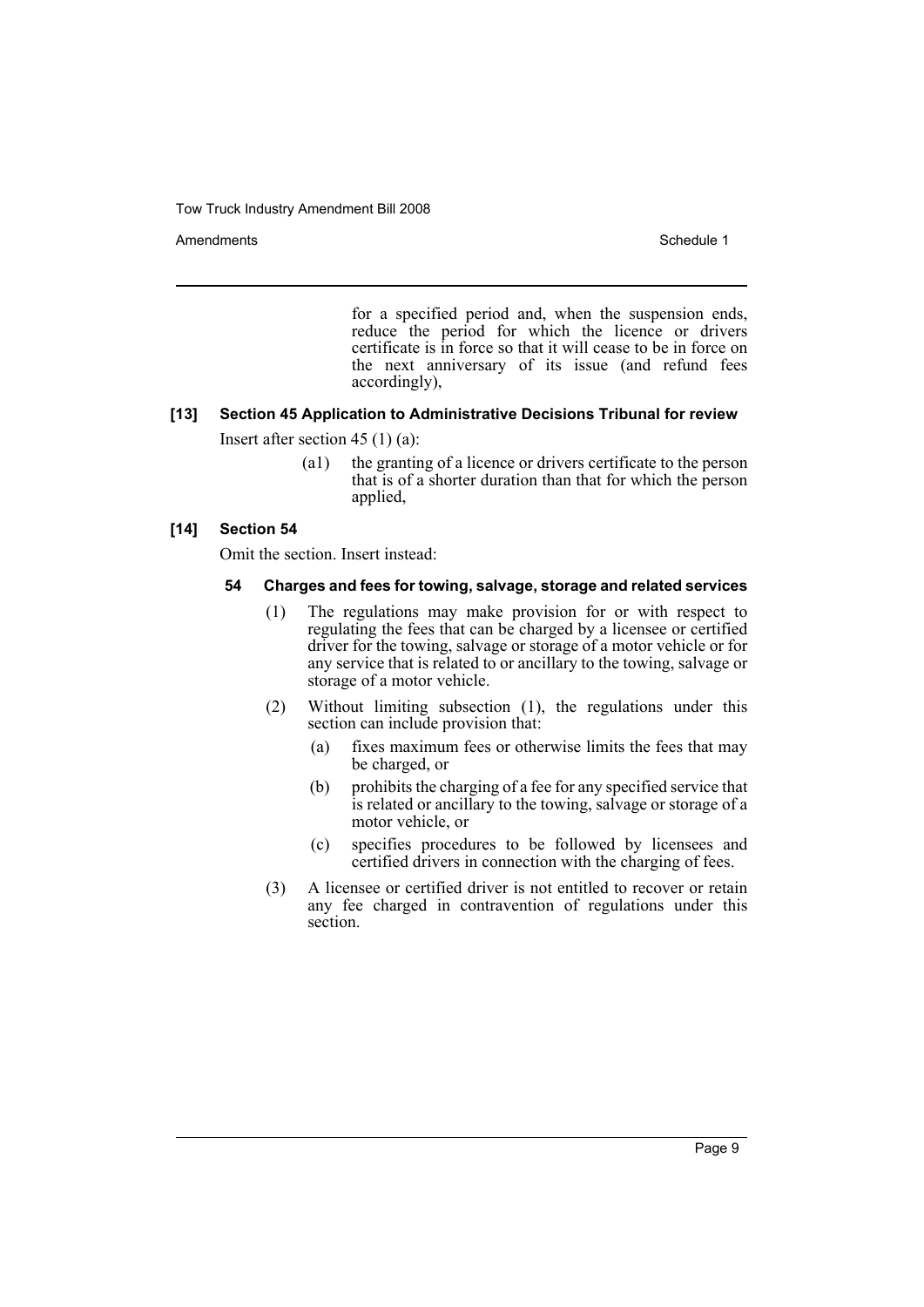Schedule 1 Amendments

#### **[15] Section 61 Prohibition of "spotter's fees", "drop fees" and towing inducements**

Omit "do not exceed any charges determined by the RTA" from the definition of *valuable thing* in section 61 (4).

Insert instead "are permitted to be charged under this Act and do not exceed any maximum charges fixed by the regulations".

#### **[16] Sections 63 and 63A**

Omit section 63. Insert instead:

## **63 Touting or soliciting for towing work at scene of accident**

(1) A person must not, at or within 500 metres of the scene of an accident, tout or solicit for any towing work in connection with the accident regardless of on whose behalf the touting or soliciting is done.

Maximum penalty: 50 penalty units.

- (2) Subsection (1) does not prohibit a person from attempting to obtain a towing authorisation in accordance with this Act and the regulations in relation to a motor vehicle at any time before:
	- (a) a towing authorisation is obtained by any person in accordance with this Act and the regulations for the towing of the relevant motor vehicle, or
	- (b) a police officer has informed the person that the police officer has organised for the towing of the relevant motor vehicle.
- (3) Subsection (1) does not prohibit a person from dealing with a towing authorisation in accordance with this Act and the regulations.

#### **63A Touting or soliciting for repair work at scene of accident**

A person must not, at or within 500 metres of the scene of an accident, tout or solicit for any work involving the repair of a motor vehicle involved in the accident regardless of on whose behalf the touting or soliciting is done.

Maximum penalty: 50 penalty units.

## **[17] Section 66 Compliance with directions at scene of accident**

Omit "the driver of a tow truck" from section 66 (1). Insert instead "a certified driver".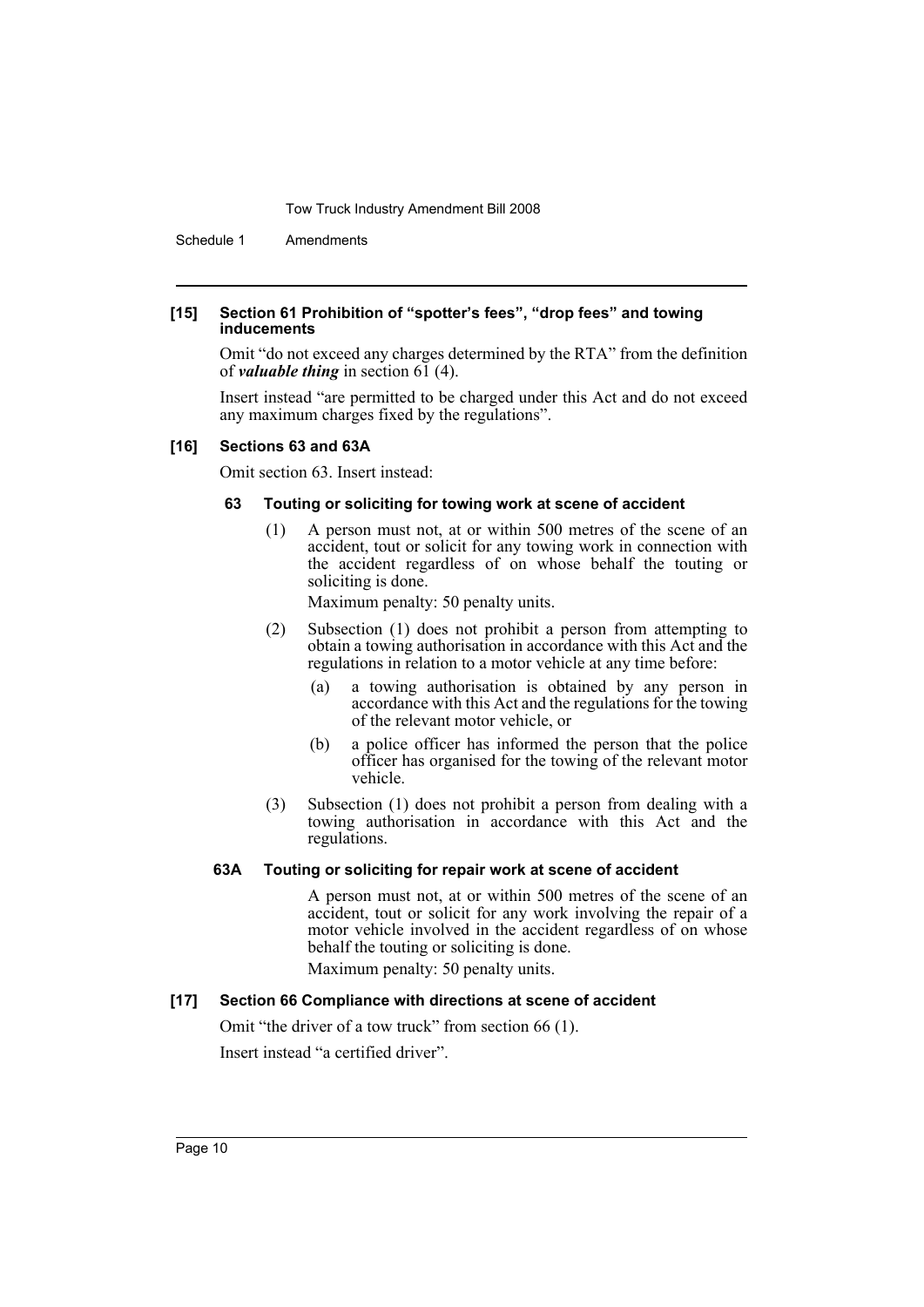Amendments **Schedule 1** and the set of the set of the set of the set of the set of the set of the set of the set of the set of the set of the set of the set of the set of the set of the set of the set of the set of the set

#### **[18] Section 67 Passengers in tow trucks**

Insert at the end of the section:

- (2) The driver of a tow truck must not allow a person to travel as a passenger in the tow truck when it is proceeding to or from the scene of an accident unless the person:
	- (a) was the driver of, or was a passenger in, a motor vehicle involved in the accident, or
	- (b) is a certified driver who is travelling as a passenger for the purpose of assisting the driver of the tow truck in carrying out towing work.

Maximum penalty: 50 penalty units.

## **[19] Schedule 2 Savings and transitional provisions**

Insert at the end of clause 1 (1):

*Tow Truck Industry Amendment Act 2008*

## **[20] Schedule 2, Part 5**

Insert after Part 4:

## **Part 5 Provisions consequent on enactment of Tow Truck Industry Amendment Act 2008**

#### **16 Definition**

In this Part:

*amending Act* means the *Tow Truck Industry Amendment Act 2008*.

## **17 Pending applications**

- (1) An applicant for a licence whose application was pending immediately before the commencement of section  $17(2)$  (a1) (as inserted by the amending Act) is to be given a reasonable opportunity to amend the application so as to specify a term for which the licence is sought. Any such pending application that is not amended by the applicant before it is finally dealt with by the RTA is to be treated as an application for a licence for a term of 1 year.
- (2) An applicant for a drivers certificate whose application was pending immediately before the commencement of section  $25(2)(a1)$  (as inserted by the amending Act) is to be given a reasonable opportunity to amend the application so as to specify